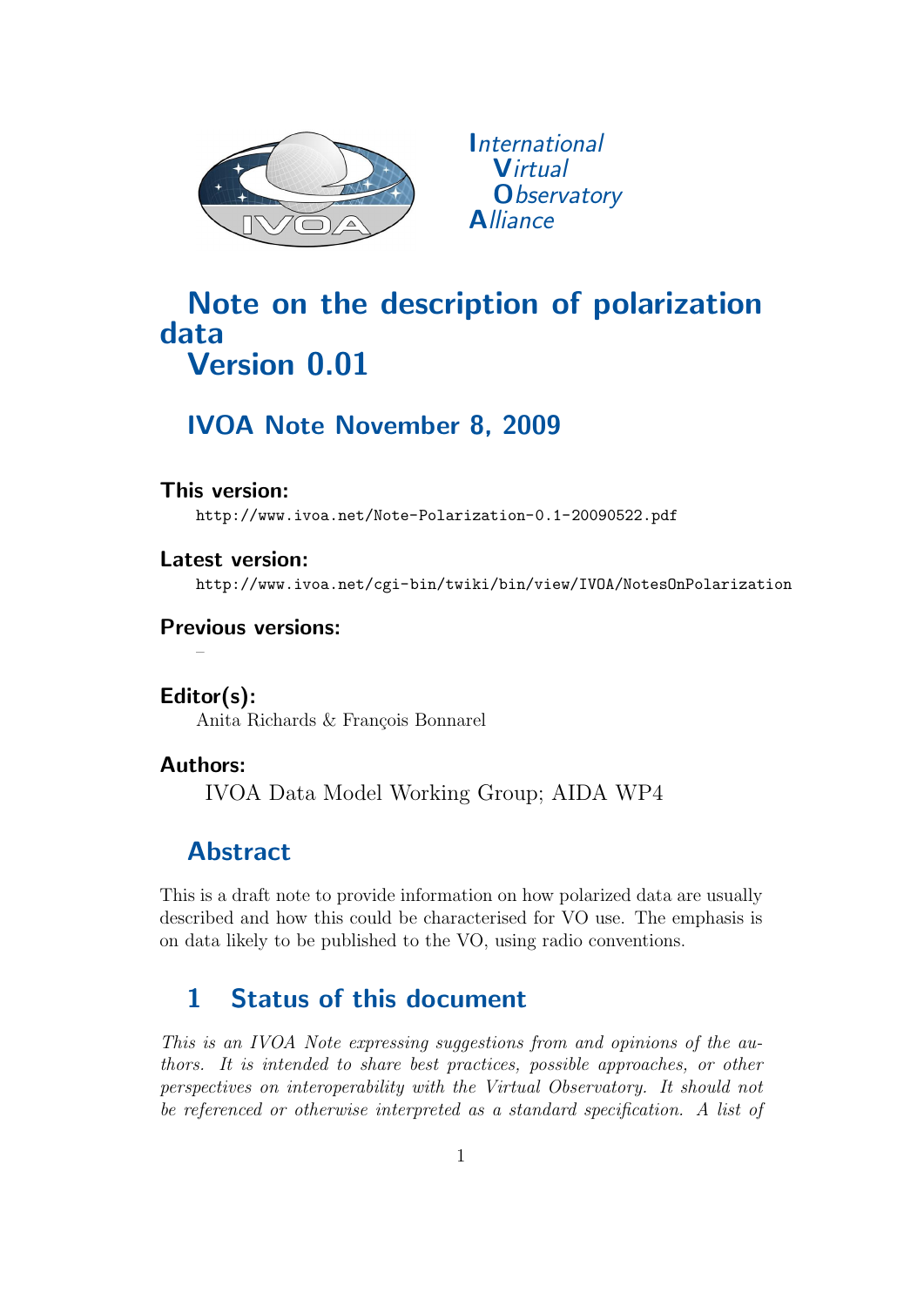current IVOA recommendations and other technical documents can be found at http: // www. ivoa. net/ Documents/ .

# Acknowledgements

Members of the IVOA Data Model Working Group, including representatives of the US NVO, the Euro-VO and AstroGrid have contributed to the present draft. Use cases and definitions were kindly provided by Paddy Leahy (Manchester) and Robert Laing (ESO).

# **Contents**

| 1            | Status of this document<br>1                                                                  |                |  |  |  |  |  |  |  |  |  |  |
|--------------|-----------------------------------------------------------------------------------------------|----------------|--|--|--|--|--|--|--|--|--|--|
| $\bf{2}$     | Introduction<br>3                                                                             |                |  |  |  |  |  |  |  |  |  |  |
| 3            | Polarization terminology                                                                      |                |  |  |  |  |  |  |  |  |  |  |
|              | 3.1                                                                                           | 3              |  |  |  |  |  |  |  |  |  |  |
|              | Data quality $\dots \dots \dots \dots \dots \dots \dots \dots \dots \dots \dots \dots$<br>3.2 | 6              |  |  |  |  |  |  |  |  |  |  |
|              | 3.3                                                                                           | $\overline{7}$ |  |  |  |  |  |  |  |  |  |  |
|              | 3.3.1                                                                                         | $\overline{7}$ |  |  |  |  |  |  |  |  |  |  |
|              | 3.3.2                                                                                         | 8              |  |  |  |  |  |  |  |  |  |  |
|              | 3.3.3                                                                                         | 8              |  |  |  |  |  |  |  |  |  |  |
|              | 3.3.4                                                                                         | 8              |  |  |  |  |  |  |  |  |  |  |
|              | 3.4                                                                                           | 9              |  |  |  |  |  |  |  |  |  |  |
| 4            | Polarization as an observable                                                                 |                |  |  |  |  |  |  |  |  |  |  |
|              | 4.1                                                                                           | 11             |  |  |  |  |  |  |  |  |  |  |
|              | 4.2                                                                                           | 12             |  |  |  |  |  |  |  |  |  |  |
|              | 4.3                                                                                           | 12             |  |  |  |  |  |  |  |  |  |  |
|              | 4.4                                                                                           | 13             |  |  |  |  |  |  |  |  |  |  |
| $5^{\circ}$  | <b>Examples</b>                                                                               |                |  |  |  |  |  |  |  |  |  |  |
|              | 5.1                                                                                           | 13             |  |  |  |  |  |  |  |  |  |  |
|              | Finding and obtaining observed data<br>5.2                                                    | 13             |  |  |  |  |  |  |  |  |  |  |
|              | 5.3                                                                                           | 14             |  |  |  |  |  |  |  |  |  |  |
| $\mathbf{A}$ | Appendix A: XML serialisation example<br>14                                                   |                |  |  |  |  |  |  |  |  |  |  |
|              | B Appendix E: Updates of this document                                                        |                |  |  |  |  |  |  |  |  |  |  |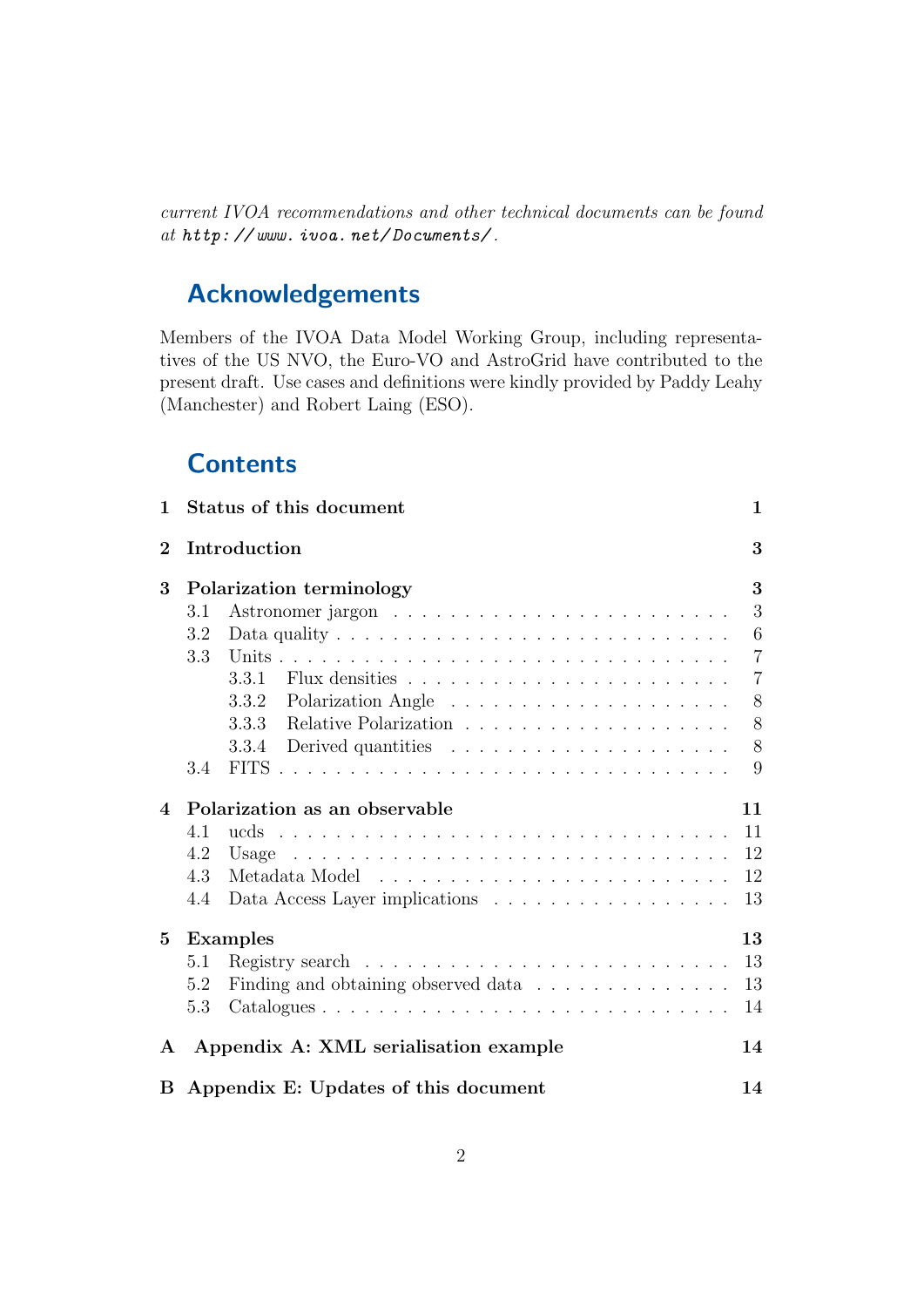## 2 Introduction

At the time of writing, VO models and protocols such as STC, SIAP do not explicitly describe polarization data. The extension of SIAP to v2, catering for multi-dimensional data, is in progress. One of the only examples of 3D data currently publically available is the NVSS IQU imge data cubes, where the three Stokes parameters make up 3 planes of the third axis of the cube, the only differences being in the nature of the flux density measured in each plane. VO standards and tools need to encompass polarization by providing metadata labels, recognising and translating native labels (e.g. in FITS) and supporting tools which perform common operations (e.g. display the 3 NVSS planes and combine them to form fractional polarized intensity).

At least initially, we can assume that users wanting to re-extract products or perform accurate, quantitative measurements will use specialised tools (locally or remotely). It is the responsibility of the user or tool provider to interpret the data, apply the algorithms required and make intelligent assumptions where required, including about accuracy. However, the data have to be described well enough for the user to find them and decide what is useful, so the data model should contain basic details relating to accuracy, etc.

This Note is not tied to any one IVOA standard, since some aspects will be included in SIAPv2, some in Provenance, in STC, and so on. The principle intention here is to summarise the required concepts and early attempts at representation and to suggest use cases to drive future developments.

## 3 Polarization terminology

#### 3.1 Astronomer jargon

Table 1 lists the usual terms used to describe polarization and their relationships. Figure 1 illustrates the ways in which receivers collect either circular or linear polarization. In many instruments the signals can be combined to produce all types of polarization. Astronomical sources can show linear or circular polarization or both (elliptical polarization), or none. Table 1 lists the commonest expressions used to describe polarization. In general, science-ready data published to the VO should be described in terms of Stokes parameters or (fractional) polarized intensities and the polarization angle, or as left- or right-circular polarization. Interconversions such as deriving the polarization angle  $\chi = \arctan 2(U, Q)$  can be performed on images by any suitable software. Other uses of feed parameters (RR, LL, RL, LR,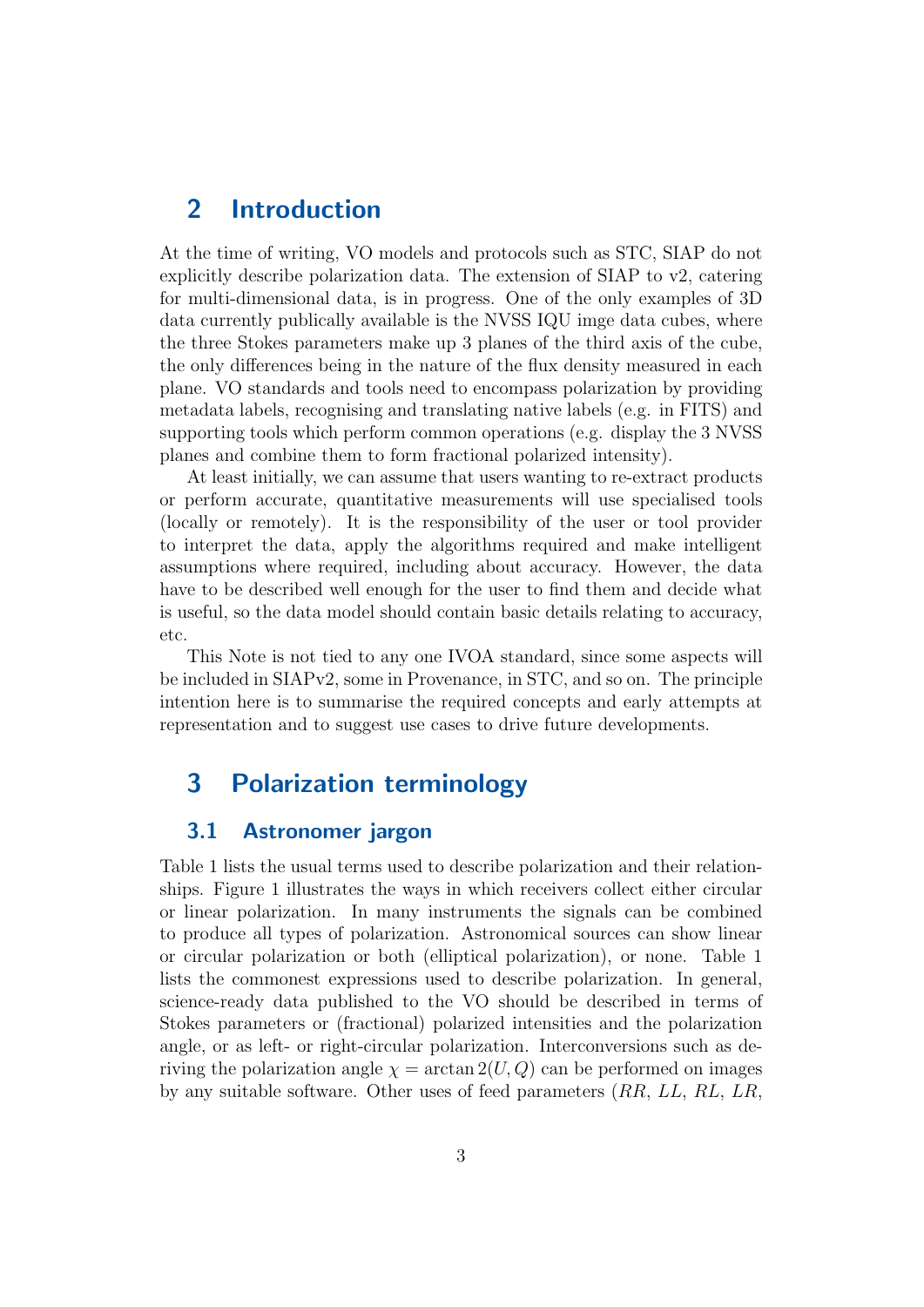$XX, YY, XY, YX$  usually belong in the observatory domain since they often require specialised software (or even local conventions) and handling of visibility data. They are included for completeness.

The commonest derived quantity is the Rotation Measure, defined as the variation in polarization angle with observing wavelength, units radians m<sup>-2</sup>. (For interest, this is due to the fact that the linear polarization angle is rotated when electromagnetic radiation propagates through a plasma and the rotation is greater at longer wavelengths, a phenomenon known as Faraday rotation. This can be produced by the emitting source itself, by terrestrial ionosphere and/or by the intervening interstellar medium.)

In the rest of the Note we concentrate on published polarization measurements, as distinct from observing parameters, although any inclusion of the latter in standards for Provenance etc. should be consistent with the usage for observables.



Figure 1: Cartoons illustrating circular polarization (left) and linear (right), with elliptical polarization in between. Reproduced from Wikipaedia with thanks.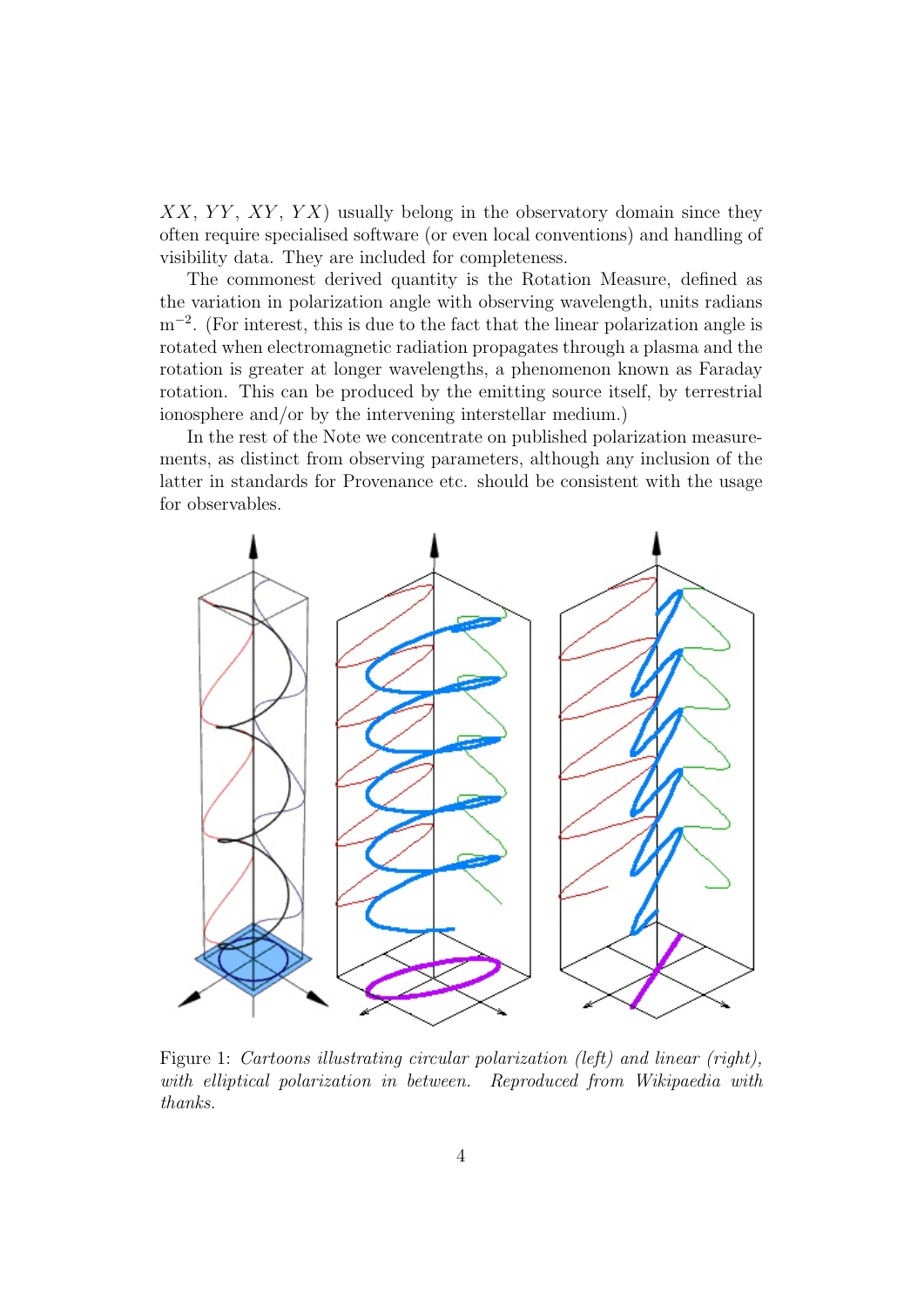| <b>TERM</b>                        | <b>COMMON SYMBOL</b>     | <b>DESCRIPTION</b>                  |
|------------------------------------|--------------------------|-------------------------------------|
| Stokes parameters                  | $\overline{I}$           | Total intensity $(LL + RR)/2$       |
|                                    | Q                        | Linear polarization $P \cos(2\chi)$ |
|                                    |                          | or $(RL+LR)/2$                      |
|                                    | U                        | Linear polarization $P\sin(2\chi)$  |
|                                    |                          | or $(RL-LR)/2i$                     |
|                                    | V                        | Circular polarization               |
|                                    |                          | $(RR - LL)/2$                       |
| Circular polarization              | LHC, RHC or LCP, RCP     | Left and Right                      |
|                                    | or $LL$ , RR, or $L$ , R | circular polarization               |
| Linear polarization angle          | $\chi$ or PA or POLA     | $0.5 \arctan 2(U,Q)$                |
|                                    |                          | or $0.5\phi_{RL-LR}$                |
| Linearly polarized intensity       | $P$ or POLI              | $\sqrt{Q^2+U^2}$                    |
| Elliptically polarized intensity   | M                        | $\sqrt{Q^2 + U^2 + V^2}$            |
| Circularly polarized intensity     | V                        | Absolute value of $V$               |
| Fractional Q                       | q                        | Q/I                                 |
| Fractional U                       | $\boldsymbol{u}$         | U/I                                 |
| Fractional V                       | $\boldsymbol{v}$         | V/I                                 |
| Fractional linear polarization     | $\boldsymbol{p}$         | $\sqrt{Q^2+U^2}/I$                  |
| Fractional elliptical polarization | $\boldsymbol{m}$         | $\sqrt{Q^2+U^2+V^2}/I$              |
| Fractional circular polarization   | $v$ (strictly,  v )      | V /I                                |
|                                    |                          |                                     |
| Circular feeds                     | $L, R$ or $LL, RR$       | L, R circular polarization          |
|                                    | and $LR, RL$             | (linear) cross hands                |
|                                    | $\phi_{RL-LR}$           | $RL - LR$ phase difference          |
|                                    |                          |                                     |
| Linear feeds                       | $X, Y$ or $XX, YY$       | Linear polarization,                |
|                                    | and $XY, YX$             | (circular) cross hands              |

Table 1: Terms used to describe polarized data. The fractional symbols are less standard and potentially ambigious. Different observatories use different conventions for the labelling of linear feed products and hence for deriving Stokes parameters.

### 3.2 Data quality

As with any observable, systematic and relative uncertainties and other indicators should be given (but may not be available). If the data are a cube, then the uncertainties in the observable may be given only once, assumed to apply to all polarization planes. Or, there may be separate values for each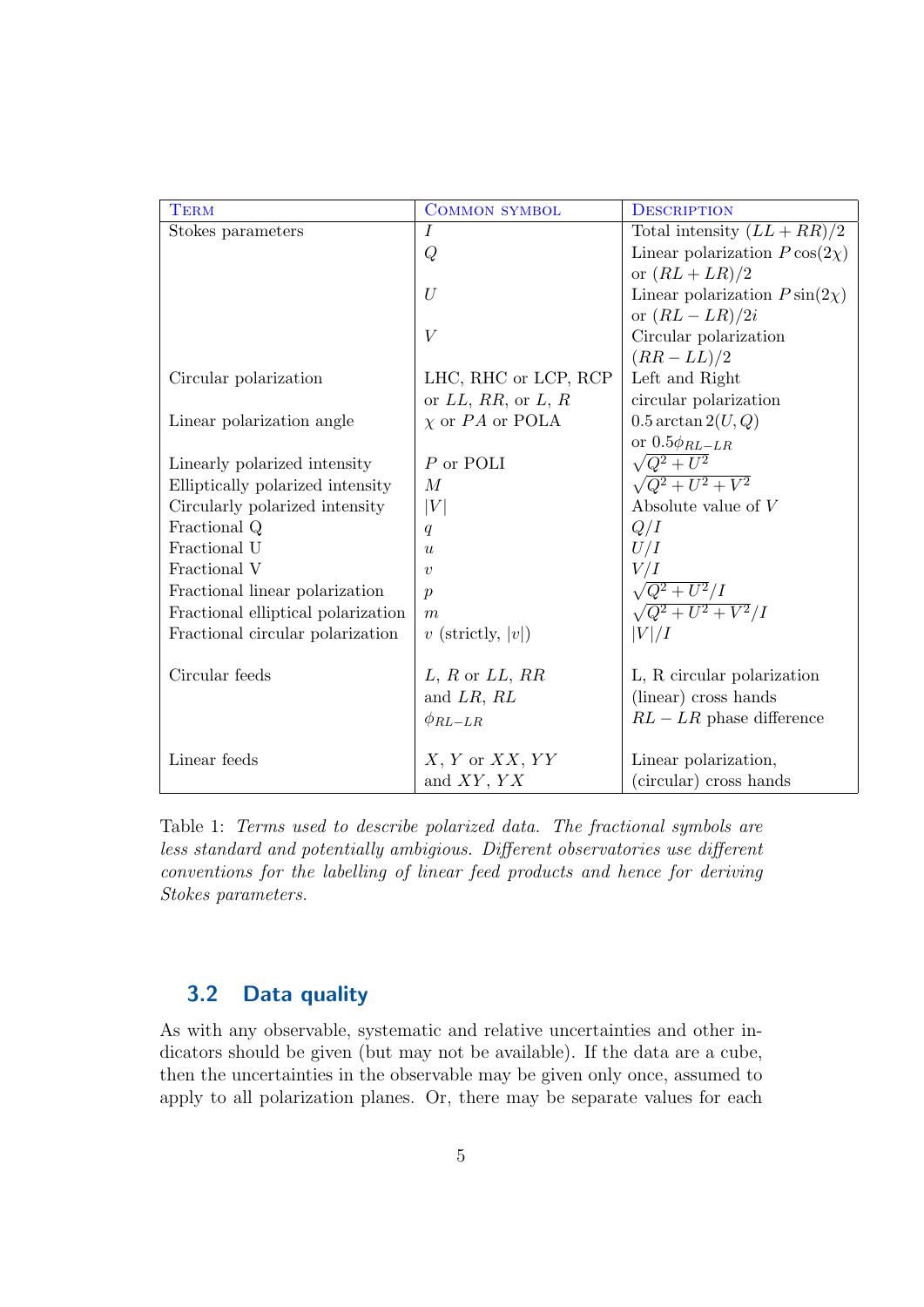plane.

Images or other products of radio interferometry are usually (more or less) completely calibrated, since most corrections have to be applied in the visibility domain. Usually they are in physical units, or in normalised or relative flux units or ratios. Other polarized data published to the VO should be similarly science-ready. However, this may not always be the case, or observing logs describing raw or partly calibrated data may be published.

If the data are fully calibrated, systematic and relative errors for each (or all) polarization product may be given, or the relative errors could be given as error maps, in the same way as for total intensity. It would be desirable to have a pointer to the calibration history and origin of the various errors, and for observing logs or incompletely calibrated data this is very important. The main issues specific to polarized data are:

- Leakage between feeds: has this been corrected? what is the residual, systematic error (usually a fraction of the total intensity)?
- Has the polarization angle been corrected? What is the systematic uncertainty?
- Has compensation been applied for the parallactic angle rotation of the feeds on alt-az telescopes?
- What is the signal-to-noise ratio at which dynamic range limitations become important?
- Some polarization properties can have valid negative values of the observable (e.g.  $Q, U, V, PA$ ). Hence, their 'believable' values may cover two ranges (e.g.  $-1.0 < V < -0.001$  and  $0.001 < V < 1$ ) and propagation of errors in combining quantities needs to take this into account.

### 3.3 Units

Jy beam<sup>−</sup><sup>1</sup> is the commonest unit for interferometric imaging (whether or not there is an explicit polarization). This means that there needs to be an efficient link between the flux density and the beam size (Resolution, in Characterisation). This is essential for detailed data retrieval queries.

The alternatives are to use Jy arcsec<sup>-2</sup> or some equivalent fundamental angular unit, or to omit the angular part altogether and use Jy. Data providers might be prepared to use either for the coarsest levels of description, for data discovery. However, the former will confuse users who have a little knowledge – e.g. the limiting flux density of the NVSS is  $0.0015$  Jy beam<sup>-1</sup> or 0.0027 Jy arcsec<sup>-1</sup> – close enough for the difference not to be obvious but different enough to wreck the intention of a query. The latter is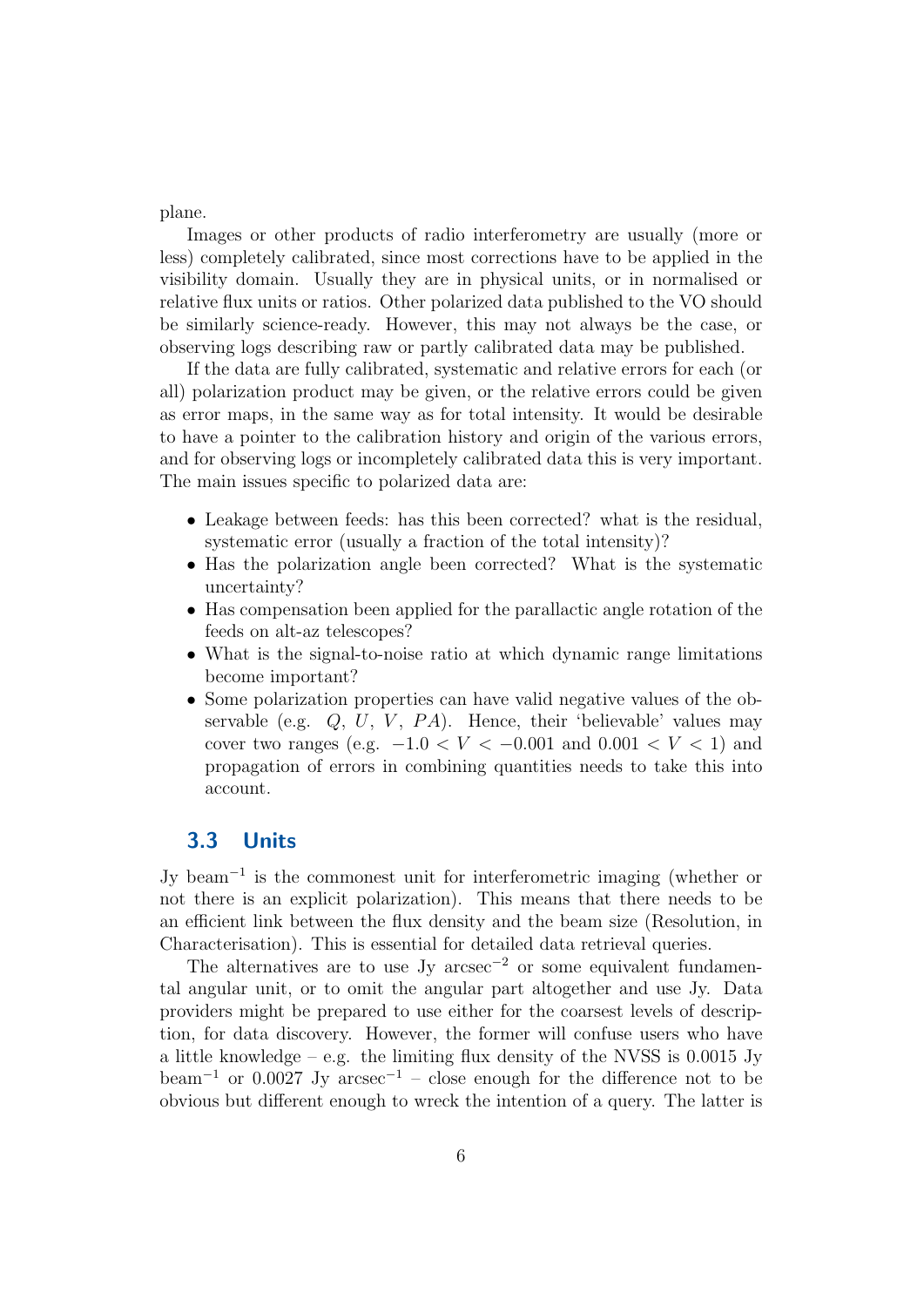sloppy, but possibly more intuitive for coarse-grained selection, since if you want to get results from a range of data collections at different resolutions, the beam size is not the only constraint.

#### 3.3.1 Flux densities

The units of the Stokes parameters  $I, Q, U$  and  $V$ , of total polarization (linear, elliptical or circular) and of separate circular polarizations (LCP, RCP) are some form of flux density. This can be:

- Jy (or SI-prefixed multiples). This is the normal unit for visibility (Fourier) amplitudes. In the case of spectra and of tables of extracted data, it is, by implication, "per channel" and "per object", respectively.
- Jy beam<sup>−</sup><sup>1</sup> (or SI-prefixed multiples). This is the commonest unit in radio interferometric imaging.
- Jy  $\arccos^{-2}$  (or  $\text{Sr}^{-1}$  or SI-prefixed multiples).
- Jy beam<sup>-1</sup> Hz (or km s<sup>-1</sup> or SI-prefixed multiples). This is the most specific unit for spectra extracted from interferometric cubes; beam<sup>-1</sup> may be omitted or replaced by other units of solid angle.
- W m<sup>-2</sup> or W m<sup>-2</sup> Hz<sup>-1</sup> (or SI-prefixed multiples, or the equivalent in cgs). This would mostly be encountered in processed images intended for comparison with other data or in tabulated data.

Raw visibility data in the feed parameters may also be expressed as complex visibilities (usually amplitude, phase, weight) but hopefully the VO can ignor this for now.

#### 3.3.2 Polarization Angle

The polarization angle is normally measured from North towards East in either of:

- Degrees
- Radians (rarely)

#### 3.3.3 Relative Polarization

The fractional polarizations are dimensionless but can be fractions or percentages. Note that the term fractional polarization or degree of polarization may be used without further qualification; this usually means fractional or percentage total polarization; strictly speaking, this is elliptical but it is often used in the context of sources where circular polarization is assumed to be negligible.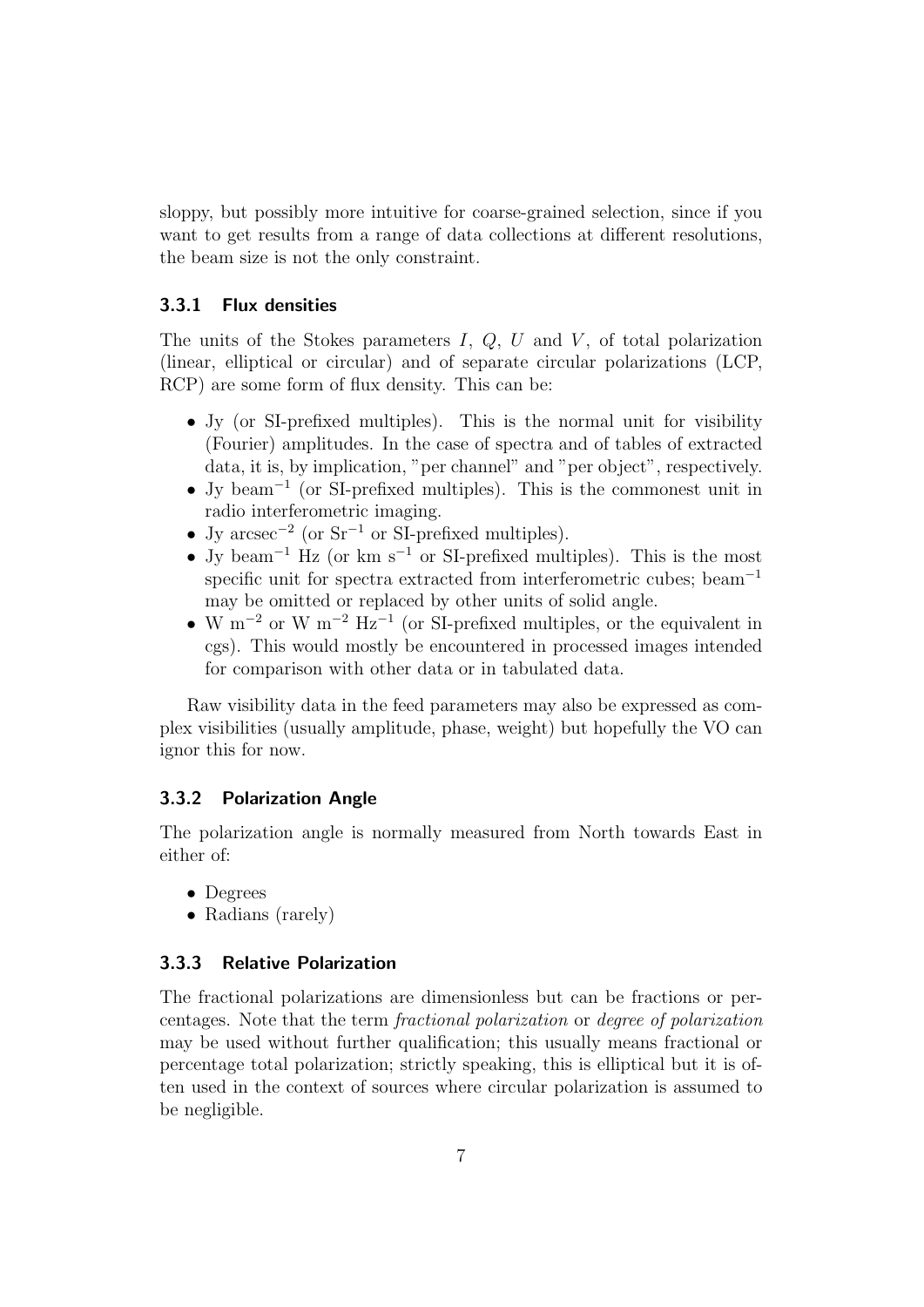#### 3.3.4 Derived quantities

More sophisticated derived quantities tend to have fewer alternatives, e.g. Rotation Measure is invariably (as far as we know) expressed in rad  $m^{-2}$ . This section will be expanded once we progress to including these in SIAv2, for example.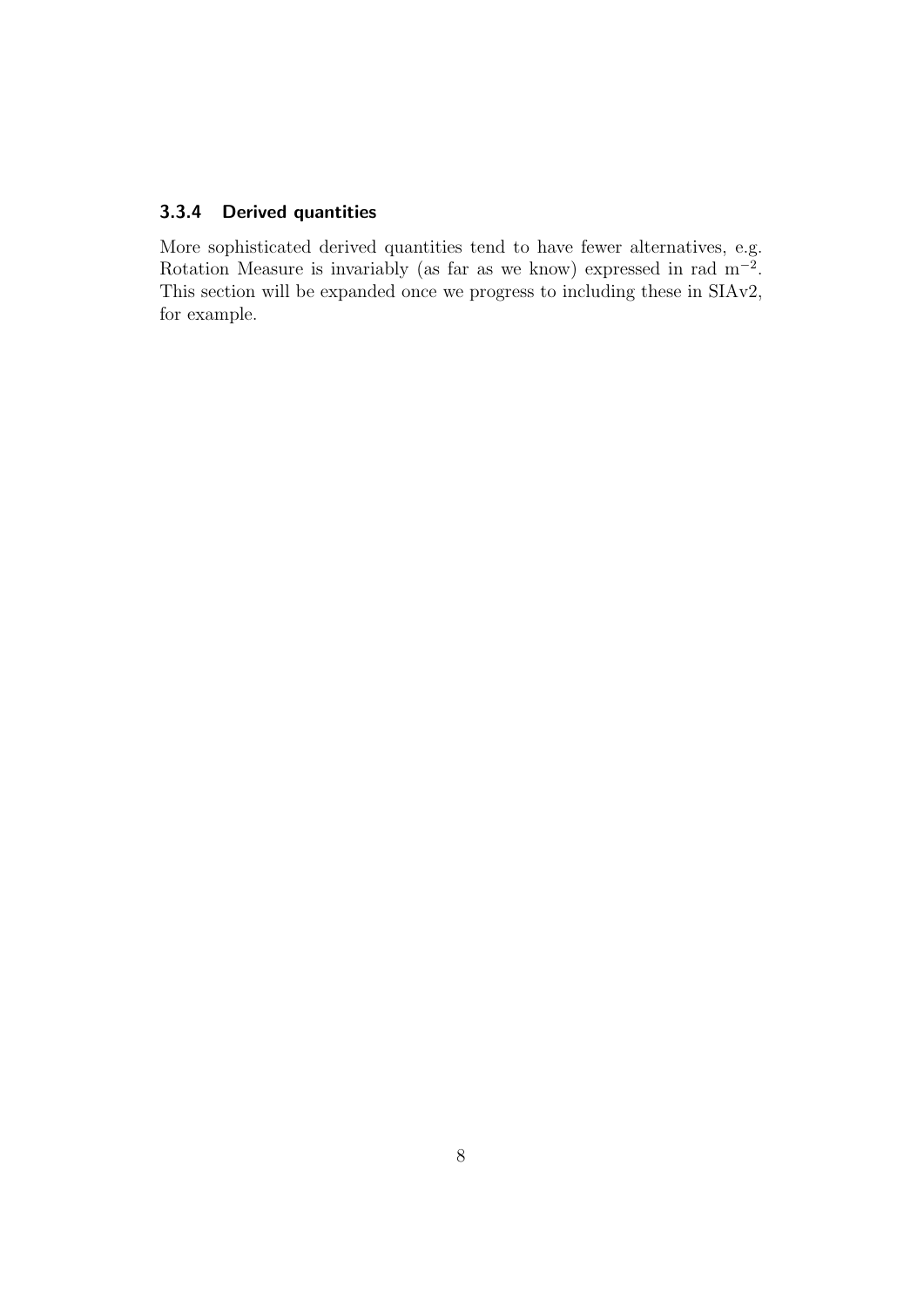#### 3.4 FITS metadata and its limitations

The FITS header fragment below shows the use of the FITS coding shown in Table 2. The image is multidimensional, with 288 pixels on each of the positional axes (Right Ascension and Declination), but only one frequency coordinate. It has 4 entries on the Stokes axis, and can be treated as a datacube. The third dimension is actually NAXIS4, the STOKES axis, containing 4 planes, with a CRVAL4 of 1 and increments CDELT4 of 1, starting from CRPIX4 at plane 1. Hence, the Stokes values present are (1, 2, 3, 4), representing  $I, Q, U, V$ . Figure 2 shows the corresponding images.

| SIMPLE           | $=$       |                               | T /Standard FITS             |  |  |
|------------------|-----------|-------------------------------|------------------------------|--|--|
| <b>BITPIX</b>    | $=$       |                               | -32 /Floating point (32 bit) |  |  |
| NAXIS            | $=$       | 4                             |                              |  |  |
| NAXIS1           | $=$       | 288                           |                              |  |  |
| NAXIS2           | $=$       | 288                           |                              |  |  |
| NAXIS3           | $=$       | 1                             |                              |  |  |
| NAXIS4           | $=$       | 4                             |                              |  |  |
|                  |           | $CTYPE1 = 'RA---SIN'$         |                              |  |  |
|                  |           | CRVAL1 = 1.389184979518E+01   |                              |  |  |
| CDELT1           |           | $= -1.111111111111E-03$       |                              |  |  |
| $CRPIX1 =$       |           | 1.450000000000E+02            |                              |  |  |
| CUNIT1           | $\quad =$ | deg                           |                              |  |  |
|                  |           | $CTYPE2 = 'DEC--SIN'$         |                              |  |  |
| CRVAL2           |           | $= 4.762418423798E+00$        |                              |  |  |
|                  |           | $CDELT2 = 1.111111111111E-03$ |                              |  |  |
| $CRPIX2 =$       |           | 1.450000000000E+02            |                              |  |  |
| $CUNIT2 =$       |           | ,<br>'deg                     |                              |  |  |
| $CTYPE3 = 'FREQ$ |           | ,                             |                              |  |  |
|                  |           | $CRVAL3 = 4.860100000000E+09$ |                              |  |  |
|                  |           | $CDELT3 = 1.500000000000E+08$ |                              |  |  |
| $CRPIX3 =$       |           | 1.00000000000E+00             |                              |  |  |
| $CUNIT3 = 'HZ$   |           |                               |                              |  |  |
| CTYPE4           |           | $=$ 'STOKES '                 |                              |  |  |
| CRVAL4           | $\equiv$  | 1.00000000000E+00             |                              |  |  |
| CDELT4           | $=$       | 1.00000000000E+00             |                              |  |  |
| CRPIX4           | $=$       | 1.00000000000E+00             |                              |  |  |
| CUNIT4           | $=$ '     | $\mathbf{r}$                  |                              |  |  |

The VO could (should?) provide tools to extract polarization metadata from FITS headers where possible, but this can only be accomplished reliably for polarization parameters (correctly) described by the values in Table 2.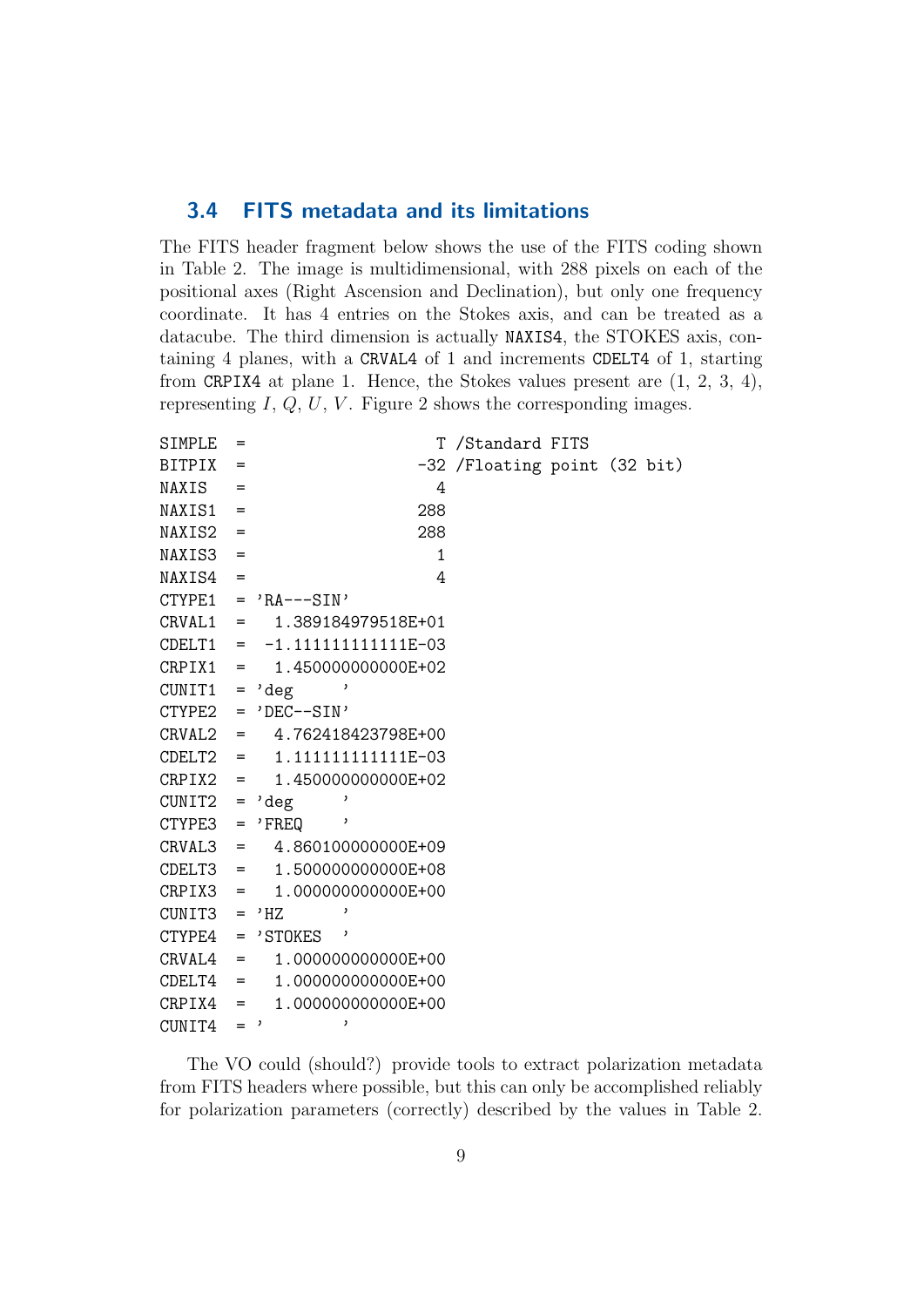

Figure 2: VLA images of Jupiter at 1.4 GHz. From left to right: Top row, Stokes I (total intensity), Stokes Q. Middle row, Stokes U, V (no signal in V). Bottom, Polarized intensity, with polarization vectors overlaid.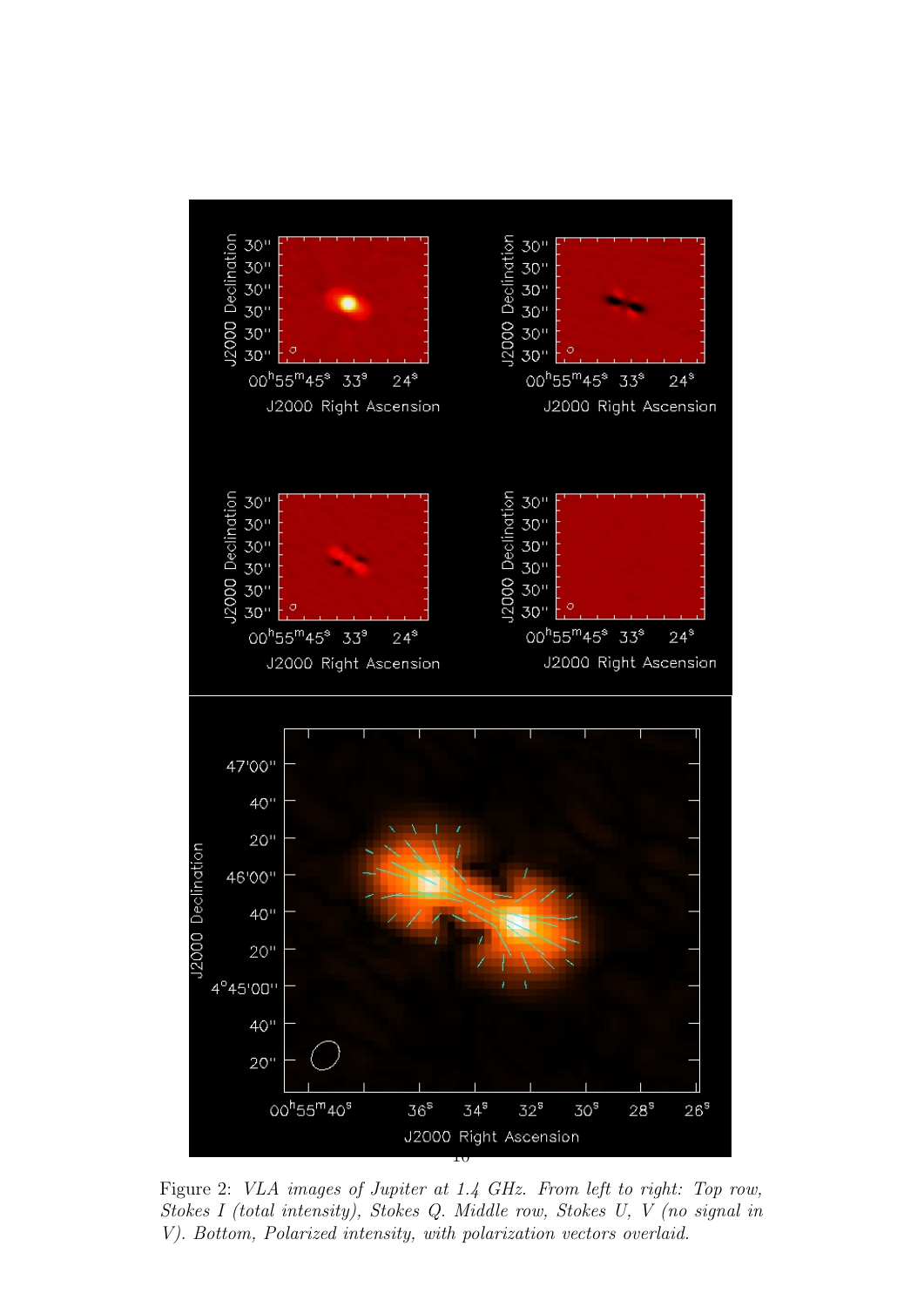| $\mathbf{I}$ | $\checkmark$ | $\frac{1}{2}$ | $RR \mid LL \mid RL \mid$ |              | $\mid LR \mid$<br>,,,,,, |      |                                       |  | XY YY XY YY YX POLI POLA | <b>LINDEF</b> |
|--------------|--------------|---------------|---------------------------|--------------|--------------------------|------|---------------------------------------|--|--------------------------|---------------|
|              | $\Omega$     |               | $\overline{\phantom{a}}$  | $1 - 2 = -3$ | $\sim -1$                | $-5$ | . <del>.</del> .<br>$\equiv$ $\prime$ |  |                          |               |

Table 2: FITS codes and their meanings for the polarization axis. Strictly speaking, only I,  $Q$ , U and V are Stokes parameters, but the FITS Stokes axis covers all terms for polarization parameterization. Note that most parameters can be present in any of Fourier (visibility) data, images, spectra, time series or tabular data.

Even then, the FITS header of a cube with multiple polarization planes can only contain at most one set of values for the data maximum and minimum, the noise rms and the mean value of the observable.

FITS does not fully convey all the necessary information, for example there is no code for rotation measure and the FITS axes cannot convey that such an image was made from e.g. a 50-MHz polarization angle image centred on 1420 MHz, a 100-MHz image centred on 4000 MHz and a 150-MHz image centred on 8000 MHz. This information should be available in the history file but the data provider should be responsible for extracting the necessary metadata (including units).

This issue is relevant also for other advanced products such as the spectral index  $\alpha$ , defined via  $S(\nu) \propto \nu^{\alpha}$  or  $S(\nu) \propto \nu^{-\alpha}$ , or optical depth or moment images derived from data cubes.

## 4 Polarization as an observable

#### 4.1 ucds

Measures of polarization are essentially observables (or models/simulations of observables), based on flux density measurements or estimates. The FITS values (Table 2) could form the basis for ucds, e.g.

```
phot.flux.density;phys.polarization.stokes.I
phot.flux.density;phys.polarization.stokes.Q
phot.flux.density;phys.polarization.stokes.U
phot.flux.density;phys.polarization.stokes.V
```

```
phot.flux.density;phys.polarization.circular.RR
phot.flux.density;phys.polarization.circular.LL
```

```
phot.flux.density;phys.polarization.linear.POLI
phot.flux.density;phys.polarization.linear.POLA
```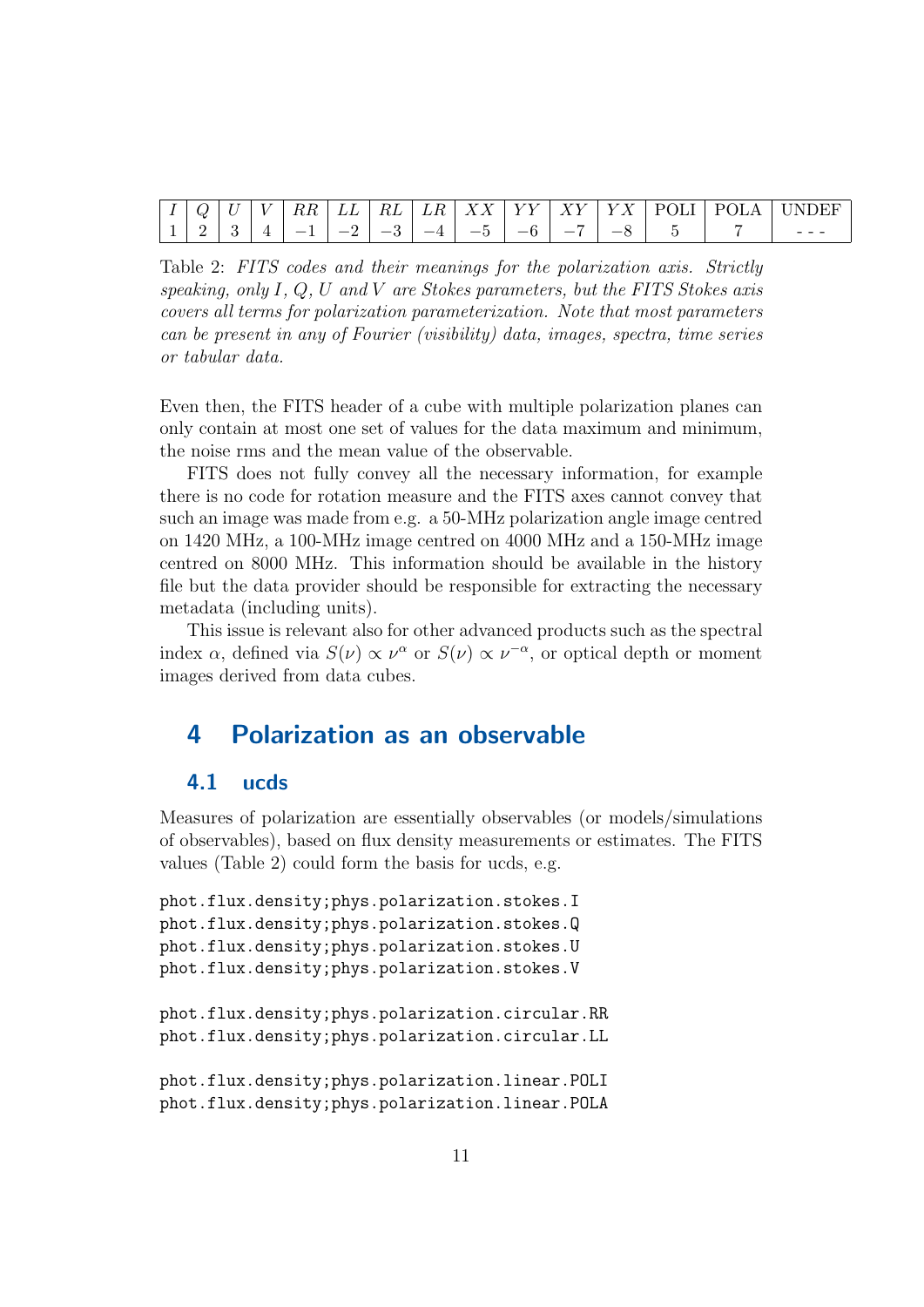At present, the ucd phys.polarization refers to polarization degree or percentage. This is potentially ambiguous – as are the symbols in common use – so it might be better to use constructs such as:

```
phot.flux.density;phys.polarization.stokes.V.fraction
phot.flux.density;phys.polarization.circular
phot.flux.density;phys.polarization.circular.percent
```
phot.flux.density;phys.polarization.linear.fraction phot.flux.density;phys.polarization.linear.percent

corresponding to v, |V|,  $100 \times |V|/I$ , p,  $100 \times p$ .

### 4.2 Usage

Polarization data may be images, spectra (from single dish or visibility data), Fourier (visibility) data, time series or other representations of the sky, or catalogues of polarization properties. Observatory logs may require terms related to the feed parameters for describing potential polarization products.

Data can have just one polarization parameter<sup>1</sup>. If this is not specified then the default is total intensity (Stokes  $I$ ). If it is specified, this may be in the form of a Stokes axis with a single value, or it may be found in the image (spectrum etc.) header, or in the column label or header of a table. In all such cases, the rest of the metadata required for the VO is as for any other data. Metadata extraction or visualisation tools simply need to interpret the polarization label and units appropriately.

If data are provided as a collection of different polarizations, this may be in the form of a cube, as in Section 3.4. If more than one polarization is present, then all polarizations must be specified. The number of polarizations present  $(NAXIS4$  in the FITS cube header given in Section 3.4) should be given. 'Cubes' may have more than 3 dimensions; for example, the FITS header shown in Section 3.4 might have multiple frequency channels  $(NAXIS3 > 1)$ . If there is a multi-valued polarization axis, then all polarization planes should have the same coordinates apart from the plane number and the label of the observable. They should all have the same units (e.g., Polarization Angle cannot be in the same cube as Polarised Intensity). The characterisation of the observable may be different, such as different bounds or errors.

<sup>&</sup>lt;sup>1</sup>'single polarization' implies that the output of just one telescope feed, e.g. only  $LL$ , is present, so we try to avoid this in other contexts.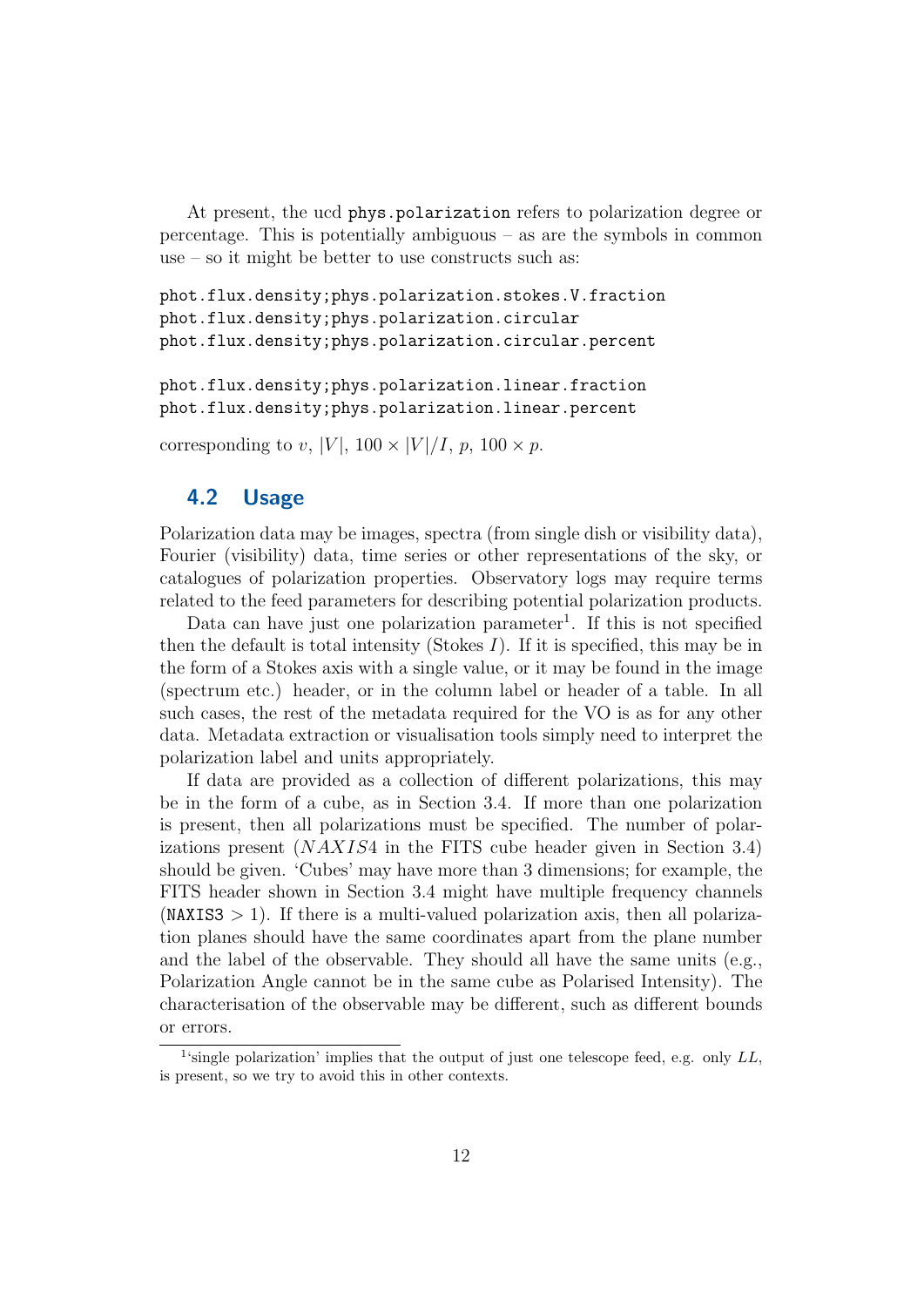If the data are in the form of a collection of separate images (etc.) which share some characterstics such as position, frequency, then it should be possible to copy the metadata in common with minimum effort, or modify it as required.

#### 4.3 Metadata Model

Polarization metadata can be modelled using the characterization data model. The various polarization states can be described as different values on a characterization axis. This axis is peculiar in that it always consists of a discrete set of literal values. This is partly analogous to a spectral axis containing several planes, spaced irregularly and of different spectral widths (often the case, for example, when preparing SEDs) which can be expressed as a set of labels of observing bands.

Characterizing the polarization axis is thus accomplished by listing the polarization states present in the dataset. The VOTable serialisation provides a PolarizationAxis.enumeration utype for a FIELD giving the list of "available" polarization states

The different polarization states can have different detection limits, dynamic ranges and so on. If there is more than one polarization present within one data set, this makes it difficult to characterize globally because their different Observable bounds, resolution etc. cannot be associated with specific polarization axis values in the present model implementation. It may be sufficient to set outer bounds at the coarsest level (usually taking the maximum total intensity as the upper bound and its negative as the lower bound).

If more precision is available,characterization is considered complex and each polarization state can be described as a segment of characterization (see XML serialisation example).

## 5 Examples

#### 5.1 Registry search

At present, VOExplorer finds 151 resources with *polari*<sup>\*</sup> in any field. However, some of these are in the instrument description but the data supplied is not polarized. The only useful data seem to be catalogues, found via ucds.